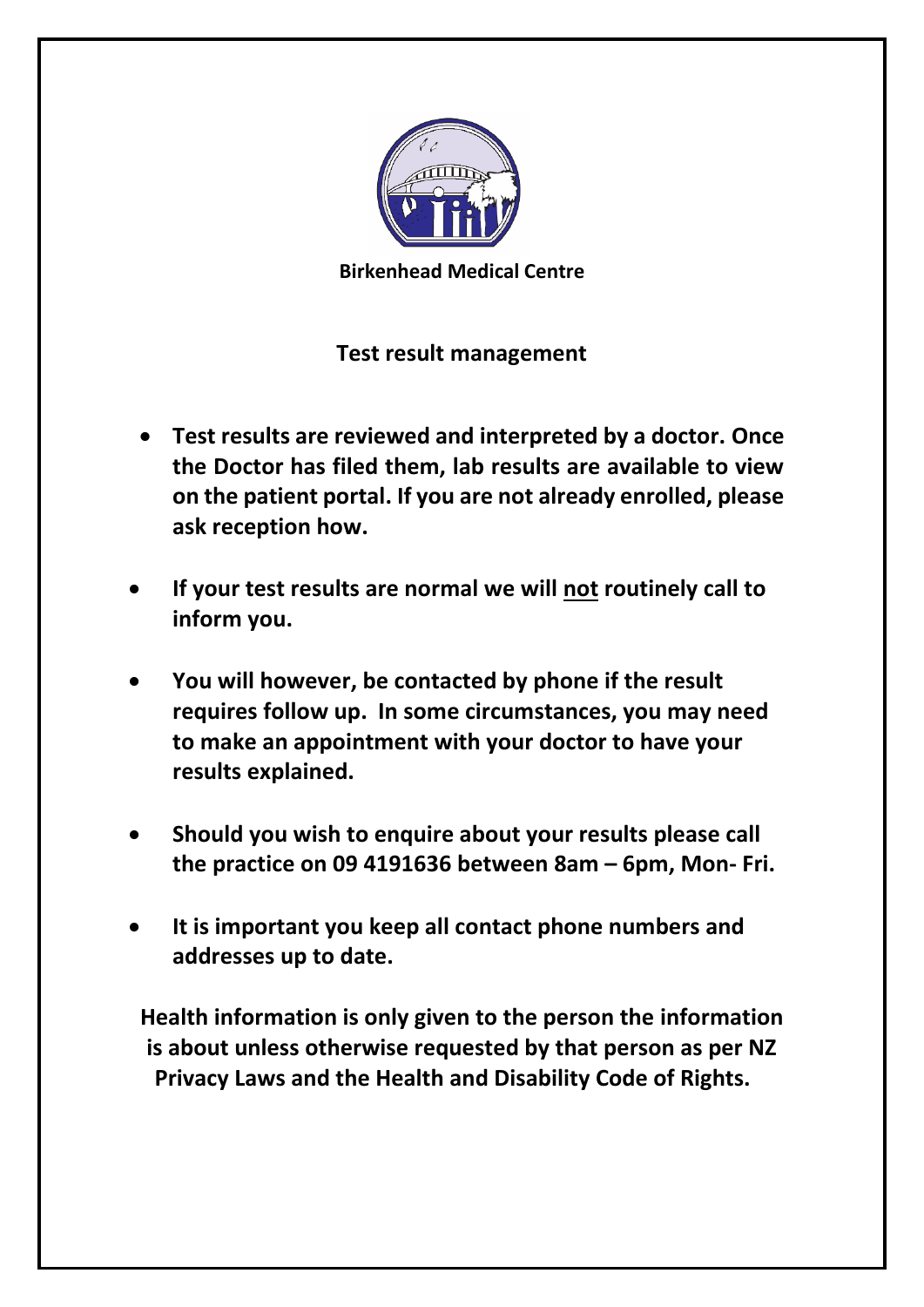## 测试结果管理

• 由医生检查和解释测试结果。 一旦 博士已提交,实验室结果可供查看 在患者门户网站上。 如果您尚未注册, 请 问接待怎么样。

• 如果您的测试结果正常,我们将不会定期致电 通知你。

• 但是,如果结果,您将通过电话联系 需要跟进。 在某些情况下,您可能需要 预约你的医生 结果解释。

• 如果您想杳询结果,请致电 周一至周五上午**8**点至下午**6**点**09 4191636**的做法。

• 保留所有联系电话号码非常重要 地址是最新的。

• 健康信息仅提供给该人 除非另有要求,否则信息是关于的 根据新西兰隐私法和健康与残疾人士 权利法典。